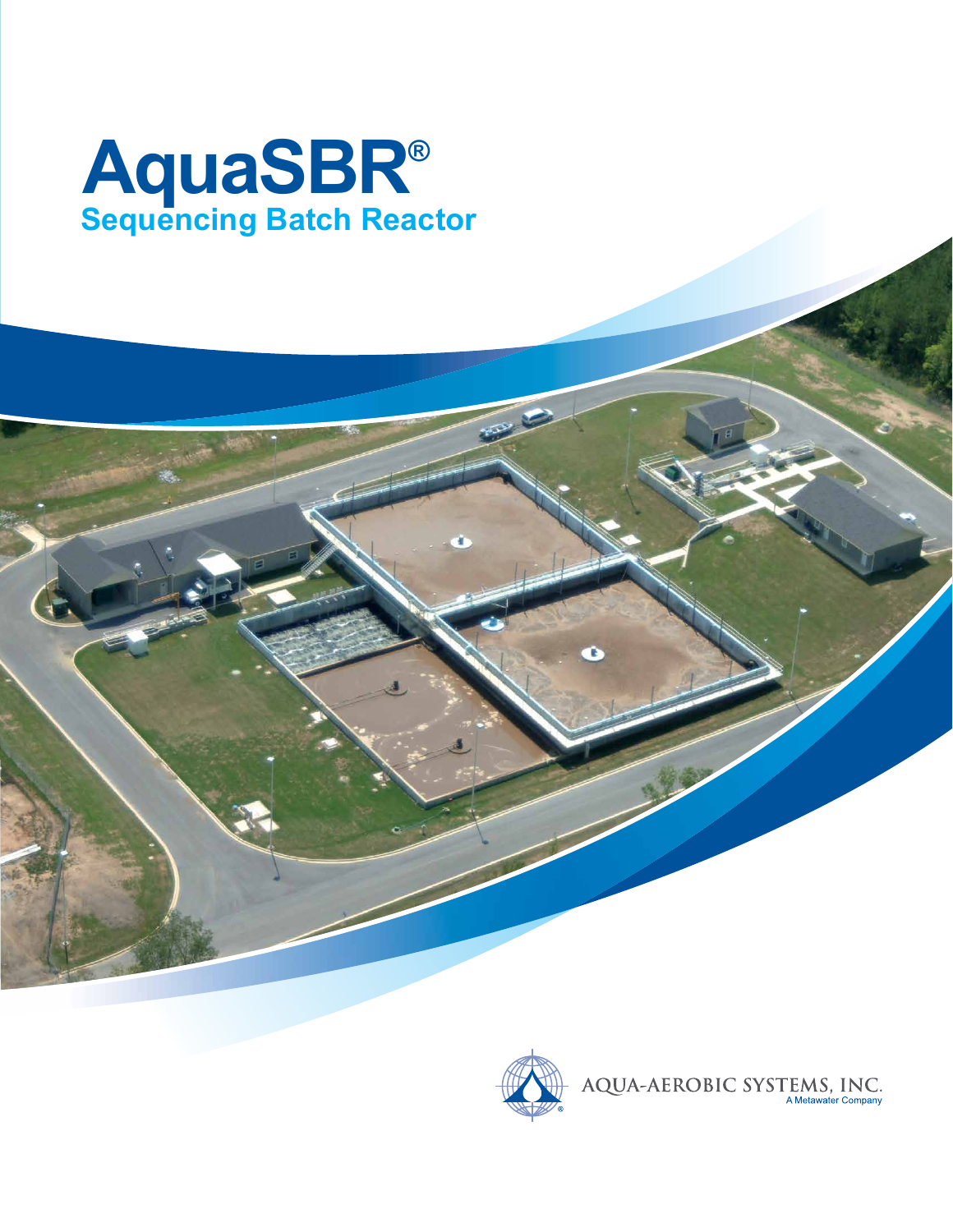## **Typical AquaSBR® Applications**



#### **Biological Nutrient Removal**

- 1.65 MGD Avg. Daily Flow
- Replaced flow-through activated sludge system for enhanced biological nutrient removal (EBNR) to meet Chesapeake Bay Initiative.



#### **Nitrification**

- 0.8 MGD Avg. Daily Flow
- Dual basin system. Utilizes process control via IntelliPro® system.



#### **Phosphorus Removal**

- 2.7 MGD Avg. Daily Flow
- Dissolved oxygen control optimizes power consumption
- Process control achieves 98% removal of total influent phosphorus



#### **Reuse**

- 2.0 MGD Avg. Daily Flow
- 3-basin system followed by (2) AquaDisk® cloth media filters produces reuse quality water.



#### **Industrial Pretreatment**

- .075 MGD Avg. Daily Flow
- Treating high strength dairy waste since 1991.



#### **Retrofit**

- 0.88 MGD Avg. Daily Flow
- Dual basin retrofit uses existing oxidation ditch to provide treatment flexibility and power savings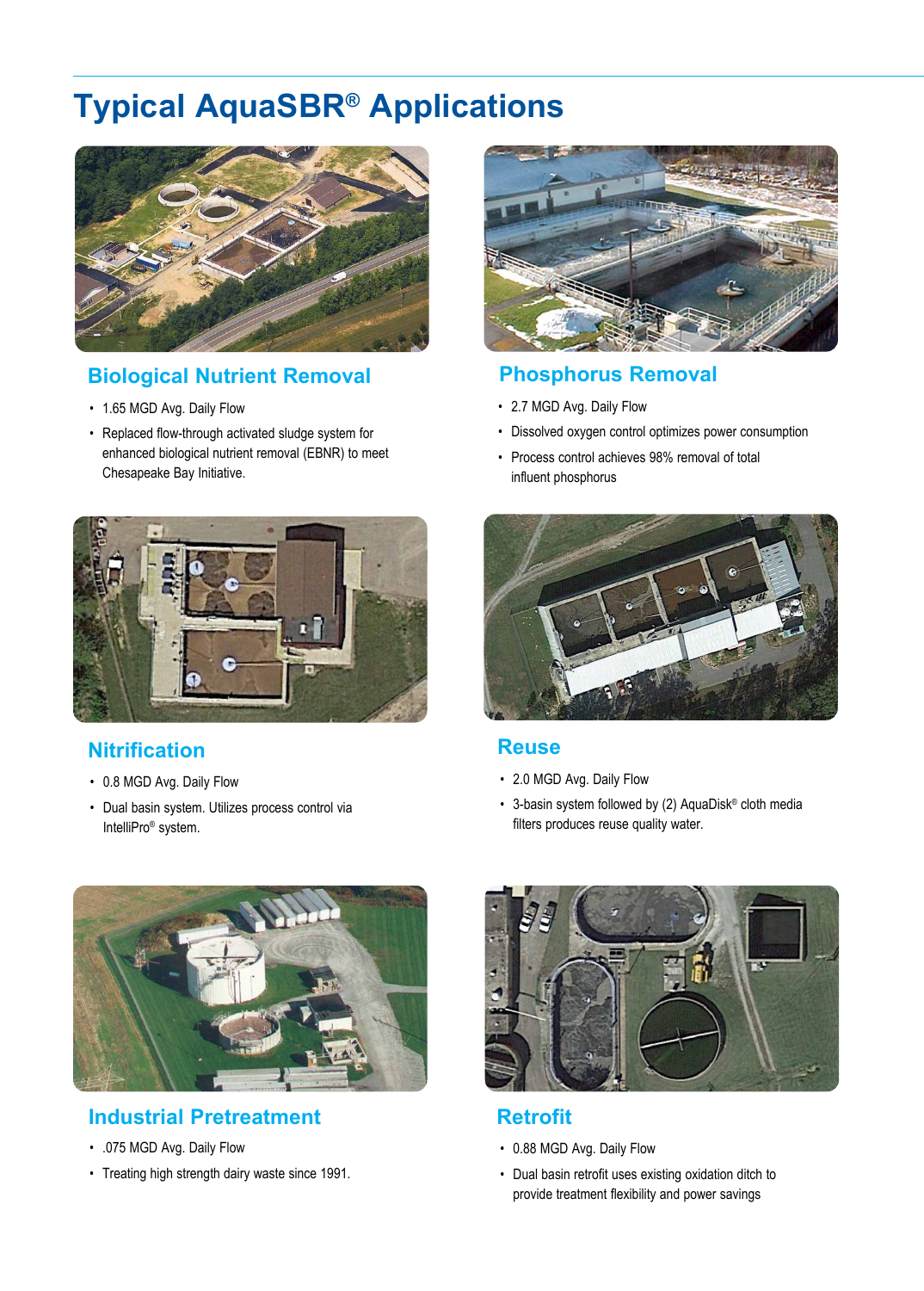# **AquaSBR® Sequencing Batch Reactor**

For over 35 years, Aqua-Aerobic Systems has led the industry in sequencing batch reactor technology with performance proven and cost effective treatment systems capable of effectively removing nutrients and reducing phosphorus with the flexibility of process control that adapts to changing demands.

The AquaSBR® sequencing batch reactor provides true batch technology with all phases of treatment accomplished in a single reactor. All components are easily accessible and the advanced decant system ensures optimum quality effluent withdrawal. Treatment can be optimized with the IntelliPro® process monitoring and control system to further reduce operation and maintenance,energy costs and improve performance.

## **System Features and Advantages**

- Independent aeration and mixing with the Aqua MixAir® system provides process advantages and lower energy consumption
- A true-batch system utilizes Mix-Fill, React-Fill, React, Settle and Decant phases within a single reactor
- No secondary clarifiers and return activated sludge (RAS) lines
- All components of the AquaSBR system are retrievable and easily accessible
- Hydraulic fluctuations are easily managed through the flexibility of a time managed process operating strategy
- Enhanced biological nutrient removal:
	- Anaerobic period during Mix-Fill phase to achieve low biological phosphorus requirements
	- Minimize metal salt usage with automated addition after biological luxury uptake to achieve <0.5 mg/l TP
- Ideal for low total nitrogen requirements:
	- Flexibility to modify aeration cycling for TN removal under changing conditions
	- Achieves total nitrogen levels down to 3.0 mg/l
- Low cost of ownership



#### **Aqua MixAir® System**

The AquaSBR sequencing batch reactor utilizes the Aqua MixAir® system by providing separate mixing with the AquaDDM® direct-drive mixer and an aeration source such as the Aqua-Jet® surface aerator or Aqua-Aerobic diffused aeration. This system has the capability to cyclically operate the aeration and mixing to promote anoxic/aerobic and anaerobic environments with low energy consumption. In addition, the Aqua MixAir system can achieve and recover alkalinity through denitrification, prevent nitrogen gas disruption in the settle phase, promote biological phosphorus removal, and control certain forms of filamentous bacteria.



#### **Advanced Decanter**

The Aqua-Aerobic floating decanter follows the liquid level, maximizing the distance between the effluent withdrawal and sludge blanket. It is an integral component to the AquaSBR system and provides reliable, dual barrier subsurface withdrawal with low entrance velocities to ensure surface materials will not be drawn into the treated effluent. The decanter is easily accessible from the side of the basin and requires minimal maintenance.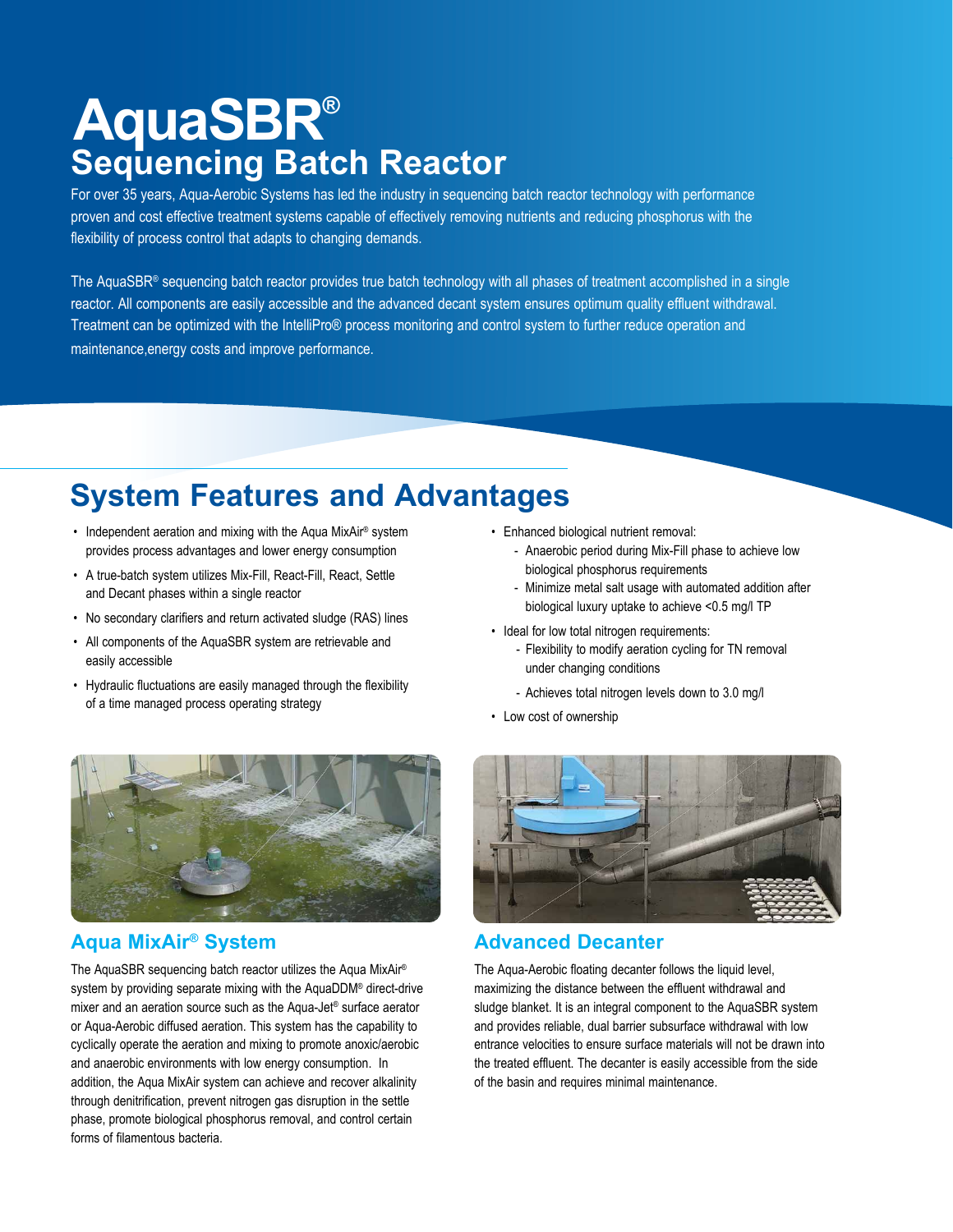### **1 Mix-Fill**

# **AquaSBR® Phases of Operation**

The AquaSBR sequencing batch reactor system features time-managed operation and control of aerobic, anoxic and anaerobic processes within each reactor including equalization and clarification. The AquaSBR system utilizes five basic phases of operation to meet advanced wastewater treatment objectives. The duration of any particular phase may be based upon specific waste characteristics and/or effluent objectives.



- Influent flow enters the reactor
- Mixing is initiated with the AquaDDM mixer to achieve complete mix of the reactor contents in the absence of aeration
- Anoxic conditions are created which facilitate removal of any residual nitrites/nitrates (NO<sub>x</sub>) via the process of denitrification
- In systems requiring phosphorus removal, the Mix-Fill phase is extended to create anaerobic conditions where phosphorus accumulating organisms (PAO) release phosphorus then ready for subsequent luxury uptake during aeration times
- Anoxic conditions assist in the control of some types of filamentous organisms



- Influent flow is terminated creating true batch conditions
- Mixing and aeration continue in the absence of influent flow
- Biological/chemical oxygen demand (BOD/COD) and ammonia nitrogen  $(NH_3)$  reduction continue under aerated conditions
- Oxygen can be delivered on a "as needed" basis via dissolved oxygen probes while maintaining completely mixed conditions
- Provides final treatment prior to settling to meet targeted effluent objectives



- Influent flow does not enter the reactor
- Mixing and aeration are terminated
- Ideal solids/liquid separation is achieved due to perfectly quiescent conditions
- Adjustable time values allow settling time to match prevailing process conditions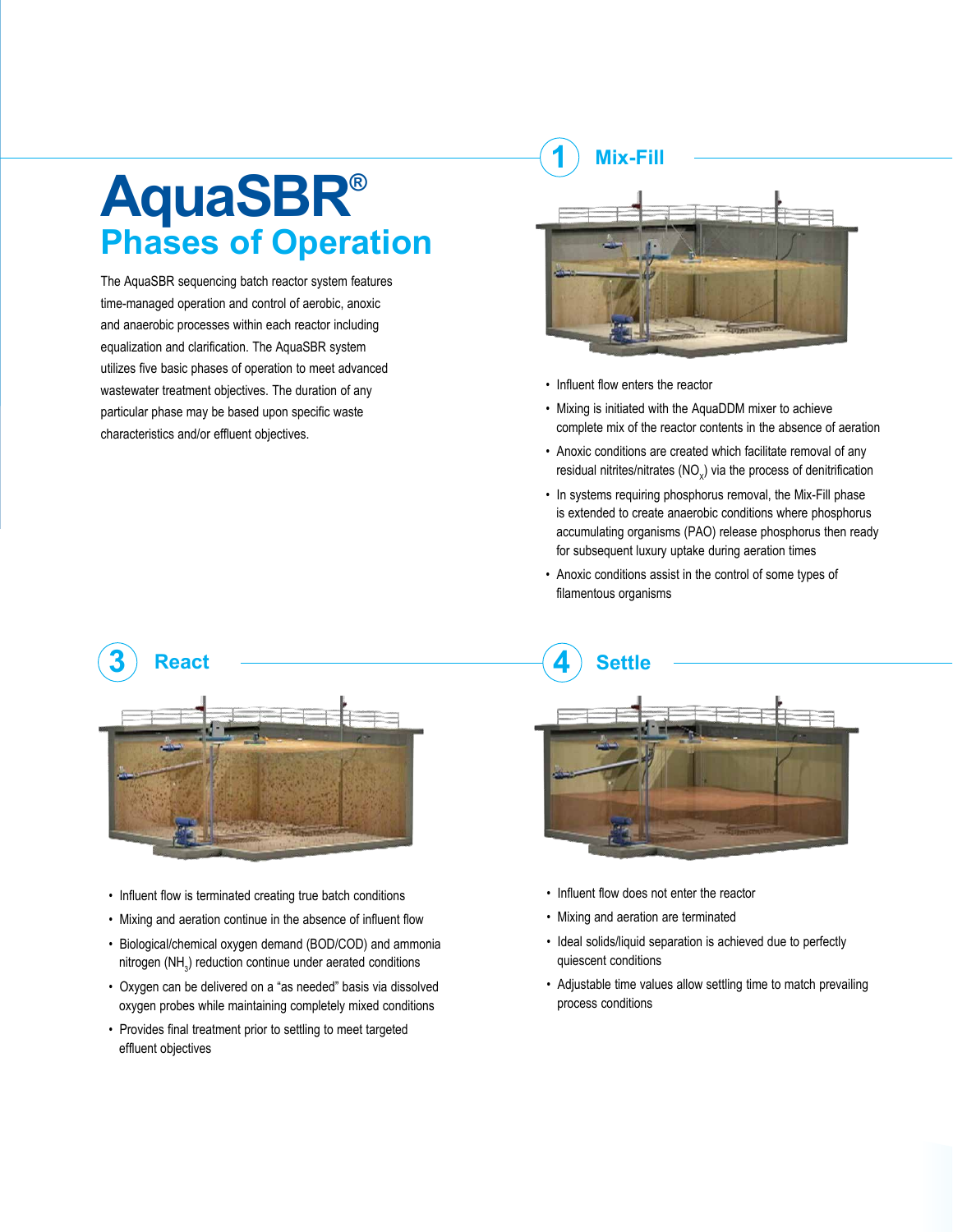

- Influent flow continues under mixed and aerated conditions
- Intermittent aeration may promote aerobic or anoxic conditions
- Biological/chemical oxygen demand (BOD/COD) and ammonia nitrogen (NH<sub>3</sub>) are reduced under aerated conditions
- Luxury uptake of phosphorus is produced under aerated conditions
- NO<sub>x</sub> is reduced under anoxic conditions
- Separation of aeration and mixing allows the aeration source to be turned down during low flow conditions to conserve energy while the system's flexibility allows nitrification/denitrification to be easily managed

### **5 Decant/Sludge Waste**



- Influent flow does not enter the reactor
- Mixing and aeration remain off
- Decantable volume is removed by subsurface withdrawal
- Floating decanter follows the liquid level, maximizing distance between the withdrawal point and the sludge blanket
- Small amount of sludge is wasted near the end of each cycle

# **IntelliPro® Process Monitoring and Control System**

The IntelliPro system is a personal computer (PC) based program that interfaces with the AquaSBR system's programmable logic controller (PLC) via a network connection to assist operators in optimizing the treatment process of the plant and further reducing operating costs.

### **System Advantages**

- Real-time, online monitoring and control
- "Active Control Mode" which automatically receives, interprets and proactively adjusts in-basin instruments and process variables including biological nutrient removal, chemical addition and energy
- Reduces the operator's sampling time
- Real-time and historical graphical trending of process parameters
- BioAlert™ process notification provides corrective action to eliminate operational interruptions and upsets
- Assists in the optimization of enhanced nutrient removal
- Online operation and maintenance support
- Remote troubleshooting provides on-demand troubleshooting assistance